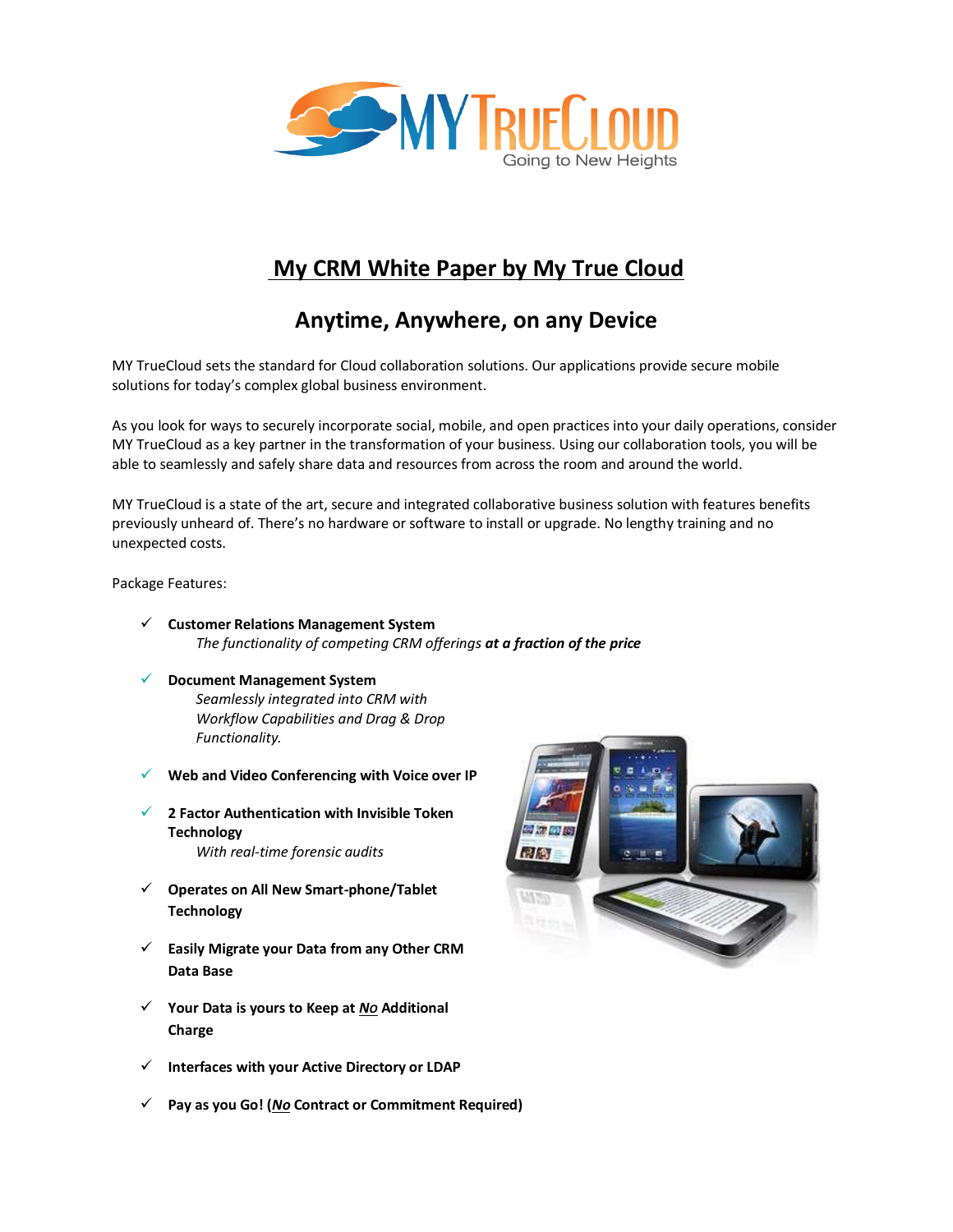# **A Brief History of CRM**

CRM stands for Customer Relationship Management, a term coined in the 1990's to describe a system whereby every contact with a customer could be recorded and analyzed. Like many buzzwords, the term CRM now stand for pretty well whatever each vendor of CRM systems wants it to, whether it is systems for sales people (Sales Force Automation, Opportunity Management), for marketing people (Marketing Automation, Campaign Management), Helpdesks (Customer Service and Support), email and voice logging, and so on. According to Wikipedia, an online encyclopedia, "the generally accepted purpose of Customer Relationship Management (CRM) is to enable organizations to better serve their customers through the introduction of reliable processes and procedures for interacting with those customers". Which is as good a definition as any? CRM systems were the must-have products at the height of the Internet bubble in 2000/2001. There followed a few years of disillusionment as expensive systems were late and then failed to deliver the results to meet the raised expectations of the users. The Gartner Group, a US firm of analysts, have a Hype Cycle graph showing the traditional pattern of a slow start, followed by unjustified euphoria, down to disillusionment and back to a level of realizable sanity. Which is where we are today, at last?

### **Starting Out**

True Customer Relationship Management in its original meaning is not about software or systems; it's about the way a company interacts with its customers through its people and its culture. No computer system will change the way people interact with customers, it can at best simply help them do what they want to do more efficiently. But assuming that your sales, service, delivery and support people are competent and treat customers like customers, a properly chosen and implemented CRM system will bring sales and service efficiencies to your organization.

Whatever your goal, there are fundamental factors that will be critical to the success of your CRM system. Broadly speaking these can be divided into getting the design right, choosing the right system, getting the adoption right and avoiding the pitfalls.

# **Getting the Design Right**

The correct design should reflect the goals of your CRM strategy. These might be:

- To help sales people manage and close opportunities
- To give sales managers a complete view of the pipeline, and to automate sales forecasting
- To safeguard ownership of the sales pipeline, a key company asset
- To make sure that your organization has a full picture of every sales process
- To provide a complete picture of every customer to those that need it within your organization
- To run and track the effectiveness of marketing campaigns
- To provide better service for your customers

Many people will answer "all of the above", and most "both sales and marketing". If this is this case for you then it is best to start with the sales process and then bring the rest on line afterwards. Why? Because marketing and support teams are well disciplined people, used to and happy to accept automation, and they know that their tasks cannot be achieved without a system. Sales people, on the other hand, are perfectly capable of making a sale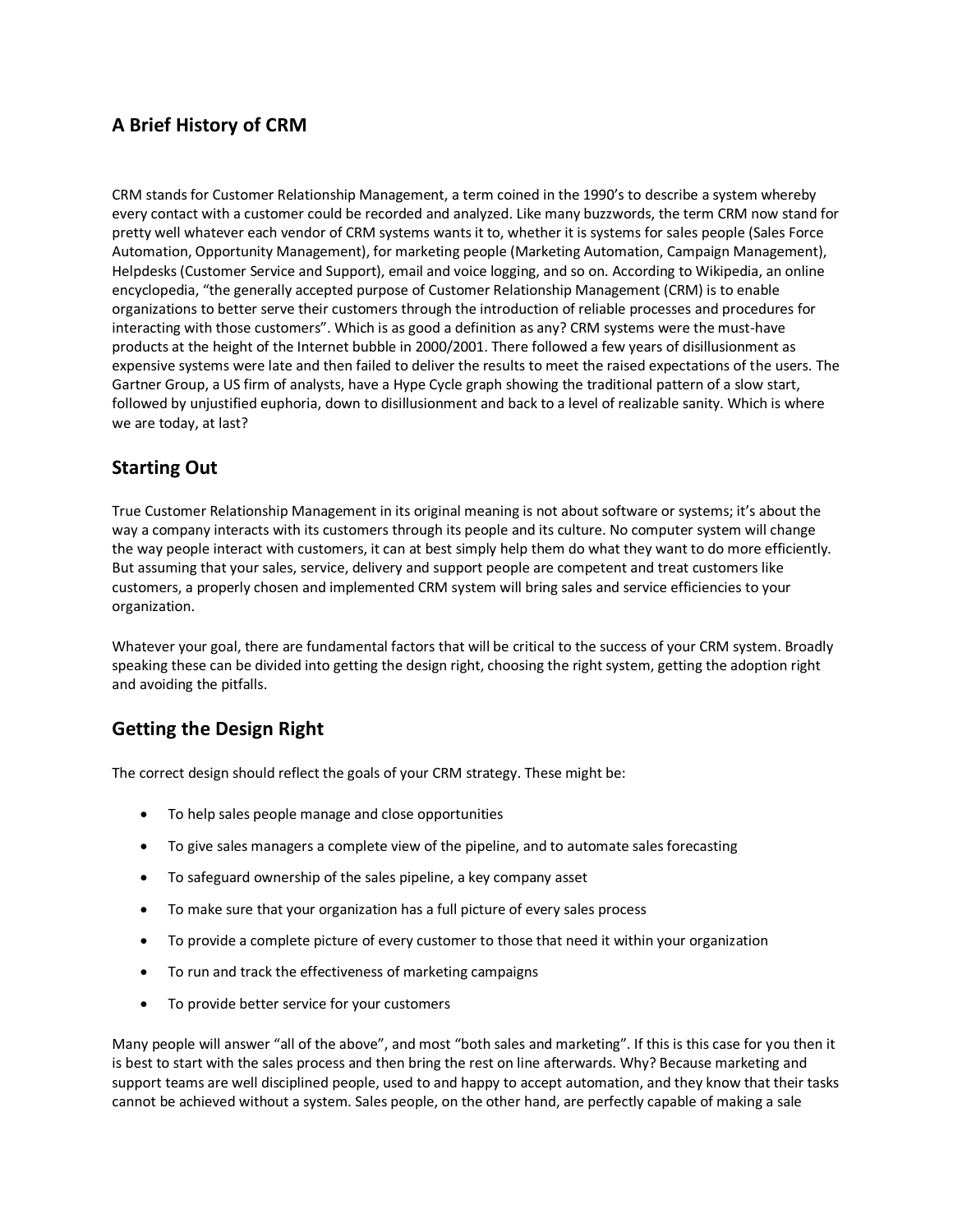without a CRM system so their cooperation cannot be taken for granted. So design your system so that it meets the needs of the sales people, and then fit marketing and support/service around that.

For sales people to use the system fully, it must be both useful to them and easy to use, so don't make the design too complicated. The more complicated the design is, the more fields you add to each screen, the more screens you have to go through to add a contact, the more barriers to successful adoption you will have erected. Every extra field you ask the sales person to complete, especially mandatory ones, the greater the chance that the sales people will enter garbage, leave fields un-entered or simple only use the system under duress. So, take Leonardo da Vinci's motto "Simplicity is the ultimate sophistication" to heart and

- 1. Start with the minimum design, not the ultimate, to get people using the system
- 2. Make sure that as many fields as possible have sensible defaults
- 3. Make sure that key fields that you wish to capture (like marketing source) are shown on standard reports so that if they are not completed it is obvious

#### **Design by Democracy or Dictatorship?**

Somebody in your organization, maybe yourself, will be tasked with choosing and implementing your new CRM system. Should you solicit the views of everybody in each department, or should you simply impose a system because you know best?

Both approaches have their drawbacks. In the former "design by committee", the risk is that in order to please everybody the resulting design will incorporate every feature ever invented, and then some more. This will result in a complex system that will be expensive to purchase and set up, and then fail because people can't use it, or can't be bothered to use it. The latter approach will result in a lean minimalist system, easy and fast to use, but the risk is that other departments may reject it because they weren't consulted.

You need to ask everybody what they want, ask them again what they really need, decide for yourself what the payoff is between functionality, cost and ease of use, then get everybody's buy in for the final design by cajoling and argument. And people think Kofi Annan's job was difficult!

#### **Choosing the Right System**

There's no shortage of CRM systems on the market, from cheap & cheerful to large scale systems that are part of ERP suites.

#### **Contact Managers**

Contact Managers are primarily contact (people) focused. They record the name, company and contact details for each person, together with (usually) some free text notes and a reminder flag for call backs. You can normally export the records for mail-merging. They don't include opportunity management or sales forecasting and have a simple flat file structure. Some are single user desktop applications, such as Microsoft Outlook, some can be multiuser, such as ACT.

#### **Opportunity Management**

As the name implies, these focus on recording sales opportunities (leads and deals), normally with sales forecasting as a reporting option. They have a more sophisticated/complex data structure, with Accounts (companies and organizations) who have multiple Contacts (people) in them, against which you can record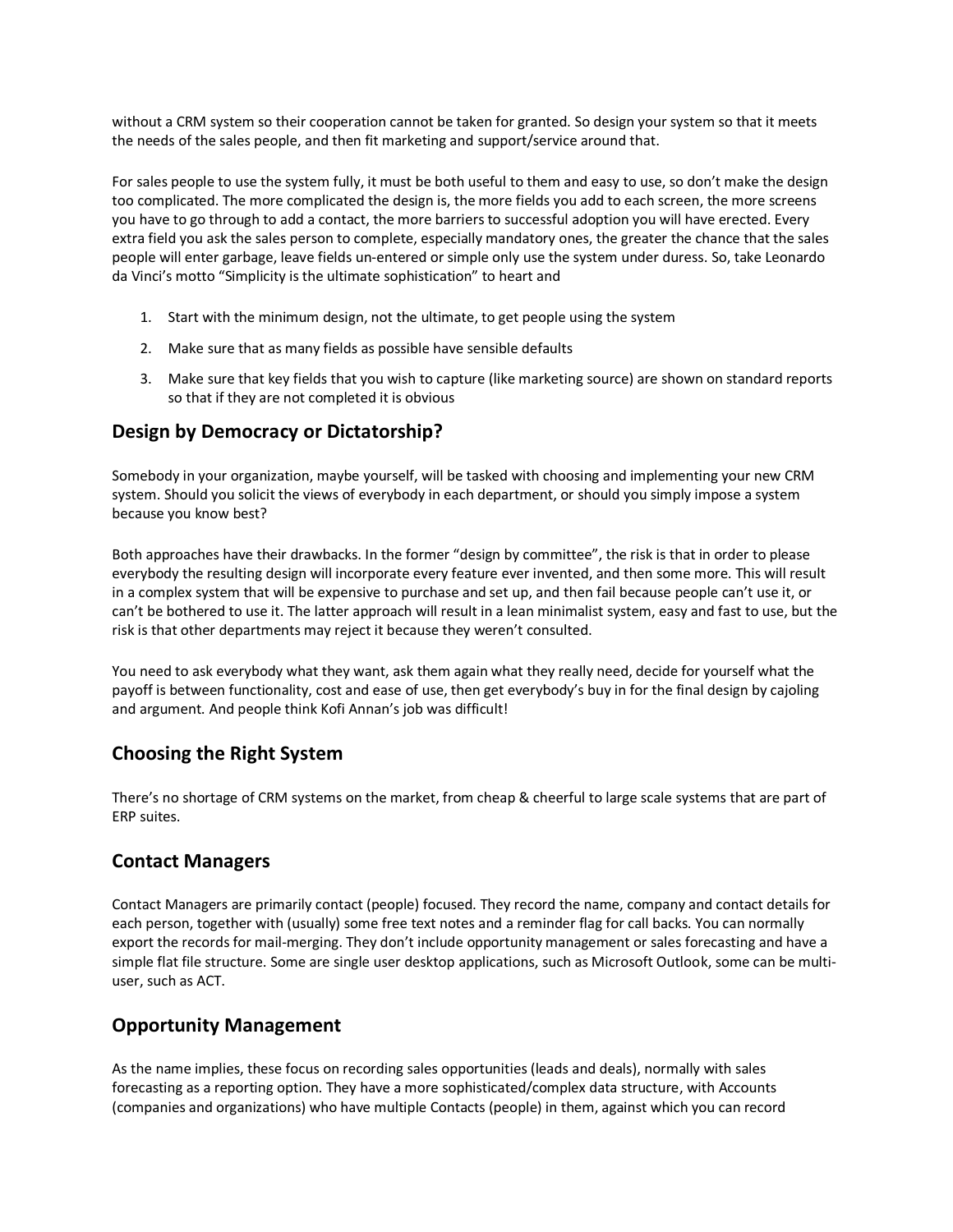multiple Tasks (things to do), Activities (things that have taken place, such as meetings and calls) and Opportunities (possible sales). They tend to come with more sophisticated reporting tools, import and export facilities and a security system. Examples are Pivotal, Goldmine and of course Really Simple Systems.

### **Sales Force Automation**

This is a name for a suite of software that is given to sales people, normally field (out of office) sales people, to help them sell. It includes either contact management or opportunity management, together sometimes with email and calendaring (diary sharing). They can run on laptops or handheld PDAs, and can be of quite specialist design, such as systems for pharmaceutical sales representatives or for the collection of electricity or gas meter readings. One challenge faced by these systems is synchronization – updating the laptop/PDA with data from head office and vice versa. Traditionally this has been done using dial-up modems at the end of the day, but with the widespread availability of high speed Internet connectivity, whether from broadband at home, Wi-Fi in a coffee shop or through the cellular telephone network, synchronization has been replaced with systems that are permanently connected to the head office system, removing many of the support headaches that always accompany replicating remote databases.

### **Enterprise CRM**

These are large systems, normally from an ERP (Enterprise Resource Planning) vendor, and they tie CRM into ERP (closed deals flow through to sales, accounts payable ties into the customer records). Capable of huge sophistication, and also of mind-boggling license and implementation cost, these systems are the most functional available. Examples are SAP, Oracle Applications, and Siebel (now also owned by Oracle) and My ERP by My True Cloud.

# **Cloud vs. Local Applications**

In the past all software was loaded onto the company's servers, desktops and laptops, as either desktop systems or client/server systems. The past few years has also seen the growth in popularity of Cloud applications.

**Desktop applications** run and have all their data on an individual's workstation (their laptop, PC, Mac, telephone or PDA). They don't share that data with other users in the organization, and they don't have access to other users' data. Examples are Microsoft Outlook, or a spreadsheet sitting on the workstation.

Desktop applications are loved by sales people as they are easy to use and highly personal, but the company has no sight or ownership of the data.

**Client/Server applications** have a client application running on the workstation and a server application running on a shared fileserver that hosts the data. The server is a computer owned, managed by and located at the user's office. The client talks to the server over a network. Some processing takes place on the client, some on the server, and both client and server applications need to be installed and maintained. If you have multiple offices then those offices either need to be connected with a high speed WAN (Wide Area Network), or multiple systems are installed which then have to be synchronized. Most traditional CRM systems function this way. Examples include Goldmine and Microsoft Dynamics.

Client/Server applications allow everybody in the organization to share the data, but it can be complicated and time consuming to install and maintain, especially if you want multiple offices to share the data or have remote access. They normally required dedicated servers with additional software on then, such as database systems that have to be purchased and maintained.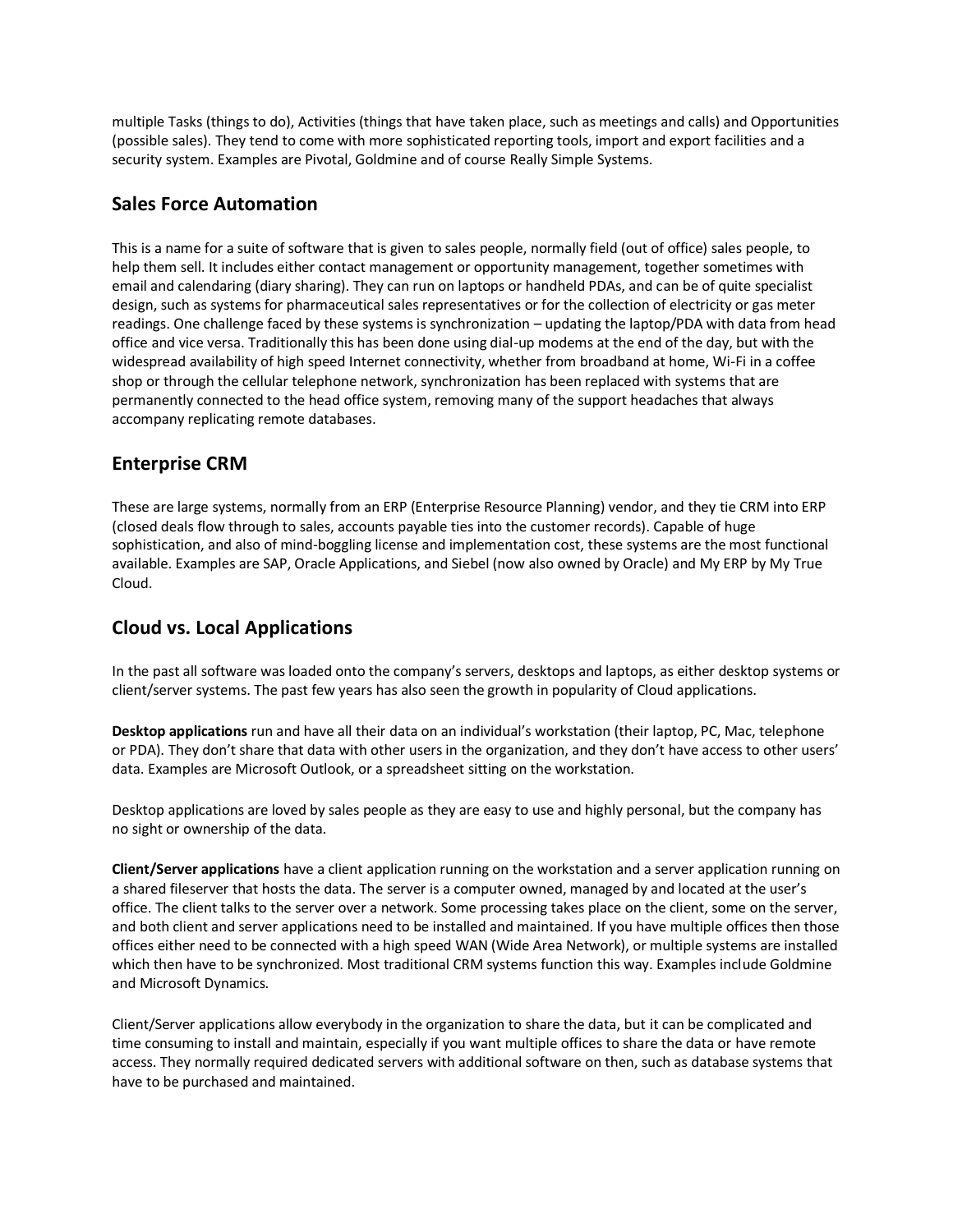**Cloud applications** are accessed from any workstation or device that has an Internet browser installed, including your workstation at work, your PC at home or a terminal in an Internet café, and increasing your mobile/cell phones capabilities. The processing and the data are held on the supplier's servers which are located in a data center with fast Internet connectivity.

# **Cloud Applications**

Cloud applications are quick to install and use, solve the remote access problem, need no IT support, but are normally less flexible than client/server systems. The rental payment model can appear to be more expensive at first sight, but if you add up the true cost of installing and running an in-house system, including license cost, server and associated operating system and database license cost, annual maintenance of software and hardware, internal IT resources applying maintenance fixes, updates and unscrambling out-of-sync laptops, they can be cheaper even in the long term.

There is also the question of ownership of the data, and the ability to get it back either for analysis or to move to another system. Most hosted CRM systems hold the data for all their customers in one database, so legally the data is theirs, not yours. It can be hosted outside of your country, raising data protection and privacy issues. And it can be surprisingly difficult to get "your" data back in a useful format when you want to move to another system. Check with the supplier how these issues are addressed.

|                              | <b>Desktop</b>                                                       | <b>Client/Server</b>                                                                       | <b>Hosted</b>                                                                                                               |
|------------------------------|----------------------------------------------------------------------|--------------------------------------------------------------------------------------------|-----------------------------------------------------------------------------------------------------------------------------|
| Companywide<br>view of data  | No                                                                   | Yes                                                                                        | Yes                                                                                                                         |
| <b>Speed</b>                 | Fast                                                                 | Depends on network:<br>normally fast locally but<br>can be slow inter-office<br>over a WAN | Depends on Internet<br>connection speed. Great in<br>an office, great with<br>broadband, acceptable with<br>a dial-up modem |
| Application<br><b>Access</b> | If the application is<br>on your laptop and<br>you have it with you, | Easy if you are in the<br>office; possible but<br>technically difficult if you             | Easy providing that there is<br>Internet access                                                                             |

# **Hosted v Local Applications: Comparison Table**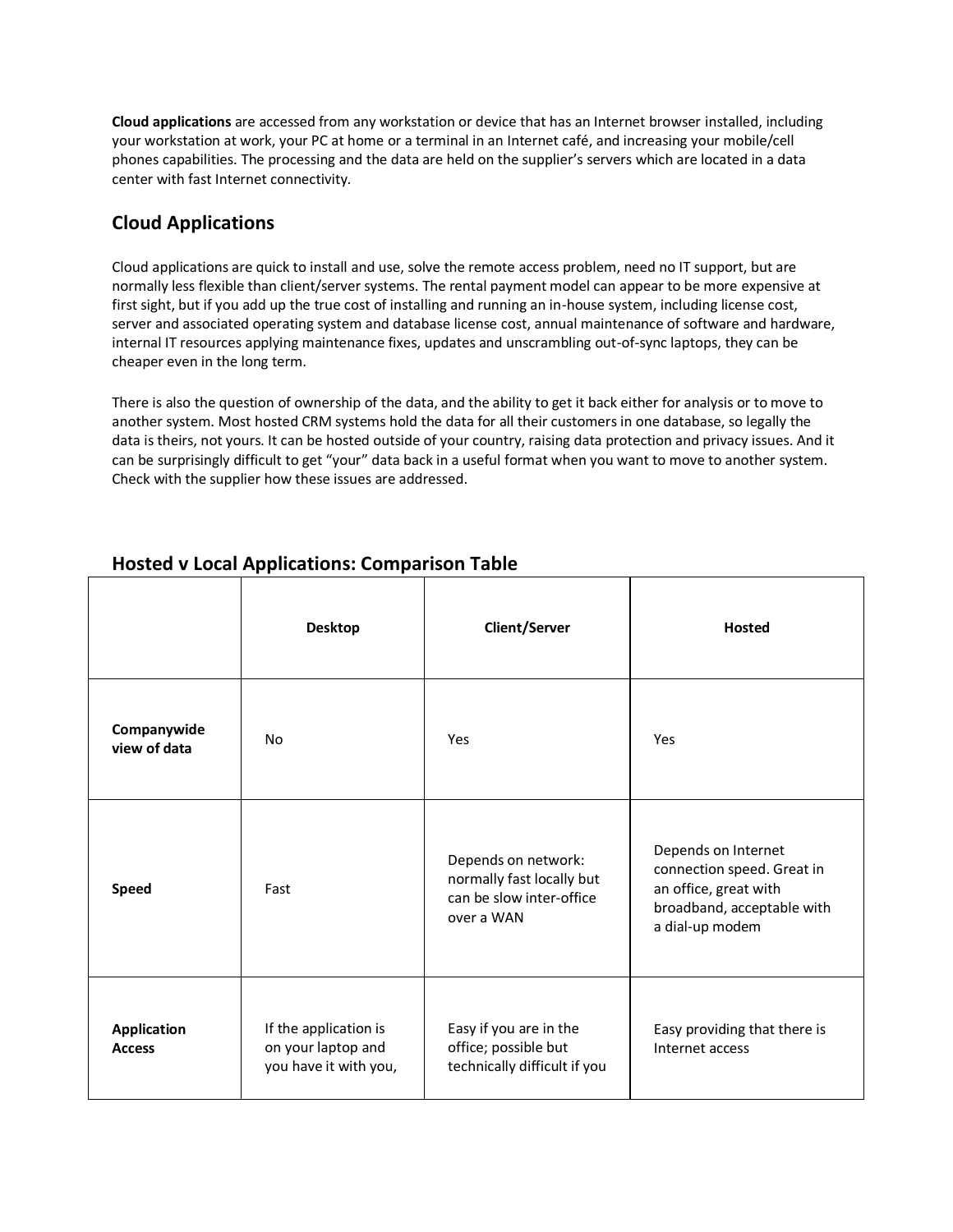|                                     | you have access                         | are out of the office                   |                                                          |
|-------------------------------------|-----------------------------------------|-----------------------------------------|----------------------------------------------------------|
| <b>Support and</b><br><b>Backup</b> | User supported                          | Internal IT department<br>supported     | Supplier supported                                       |
| Ability to<br>Customize             | Unlimited, if you<br>have the resources | Unlimited, if you have<br>the resources | Varies, but normally more<br>limited that client/server. |
| <b>Data Access</b>                  | Yes                                     | Yes                                     | If the vendor has an API                                 |

Unless you have implemented, as opposed to used, a CRM system before it will pay to be guided by a specialist supplier, preferably one that can take the time to meet you face to face. An experienced implementer will be able to advise you how best to configure the system to meet your requirements, how to reconcile the many conflicting internal requirements and how to map your existing data into the new system. They may also offer training, normally split into quick courses for sales people, forecasting for sales managers, and longer more comprehensive ones for database administrators and marketing people.

# **Getting the Adoption Right**

Getting your new CRM system adopted enthusiastically by everyone in the organization will be the biggest factor in determining if the system will be a success. Reluctant users will add the minimum data that they can get away with, or simply ignore it and continue to use their existing personal systems. Carrots are better than sticks, but sticks may occasionally be necessary.

- 1. Roll the system out starting from the top, not the bottom. Get senior management bought in first, and let them be seen using and benefiting from it. Use of the system will then associated with seniority and the first new users will feel privileged to have access. Getting managers to use it first will also mean that managers will use the system to manage from day one, and can then help and supervise their team's adoption.
- 2. In each department, and at each level of roll-out, choose the first user as somebody who both has a positive attitude to the CRM system and who commands their peers' respect. When that person enthuses about the system then their colleagues will approach adoption in a positive light. If you can get the most respected sales person using it first, and then he or she tells colleagues how it helps him or her, the rest will follow. But be aware that if an opinion former forms a negative impression of the system that attitude will spread even faster.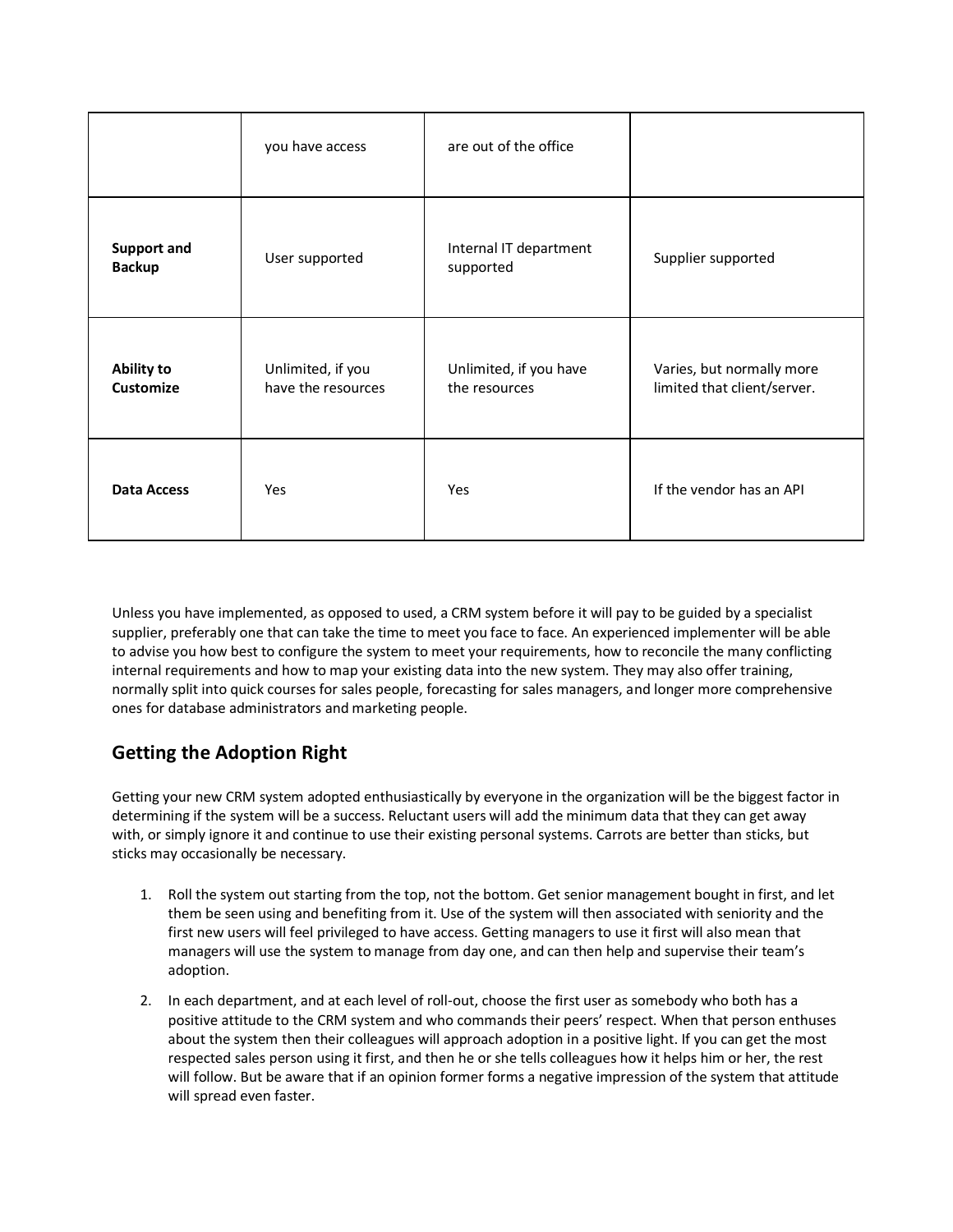- 3. Get the sales administrators on side, and give them ownership of the data. A good sales administrator will spot data errors by sales people, and will either clean the data up or nag them to fix it.
- 4. Make sure that all managers use the system as the prime source of information when it has been rolled out to their teams. If a manager is discussing a customer or prospect with the account executive, the manager should bring the account record up on the screen and use that to drive the discussion. During the conversation it will be obvious to the manager if the data is up to date, especially contact names and opportunity status, and it will be obvious to the account manager that such omissions are being noted. If the CEO does this as well, then the behavior will be reinforced down throughout the organization. But be aware that if the manager criticizes the detailed content of the data on the system, the sales person might be tempted to enter less data next time.
- 5. Use the consolidated reports, such as sales forecasting, to manage the organization. Those reports only work if the underlying data is correct. If sales teams go back to using spreadsheets to forecast sales, the onus on getting the opportunities correct in the CRM system is diminished.
- 6. There are many reasons why some account executives would prefer to avoid using the CRM system. A CRM system gives visibility of the account manager's prospects, contacts and opportunities. Some sales people are reluctant to expose this information, fearing critical review or that their value to the organization is diminished if their contact and pipeline is no longer their secret domain. Some are simply uncomfortable with the technology, and some simply can't be bothered. You can introduce rules as sticks to encourage reluctant sales people. The Accounting department cannot pay commission if the closed opportunity is not on the system. Sales Managers should take account executives to task if opportunities are regularly entered as late or closing stage. Ultimately, it can form part of an MBO bonus (management by objectives) as a carrot, a criticism during a review or an ultimately a disciplinary matter.

#### **Avoiding the Ten Pitfalls**

- 1. Don't sit down and try and design the perfect CRM system that will meet 100% of each and every person's wish list. The sales people will want the system to integrate with their mobile/cellphones; the marketing people will want to track every sale back to exactly what keyword in which Google AdWords generated the inquiry, and the resulting committee's design will be a system of such technical complexity that it will continually fail, and of such user complexity that it won't be used.
- 2. It's better to get the sales teams as the prime designers of the system. Although the marketing department is one of the biggest beneficiaries of a well-run CRM system, only the sale people can make it a success. Get the sales peoples' buy in and then make sure that marketing team's requirements are met.
- 3. Don't just switch on the system and expect that everybody in the organization will just pick it up. Many won't, and their first impressions and side-comments will jeopardize the success of the overall project. New internal systems need to be sold and the roll-out needs to be planned.
- 4. Don't forget training, even if it is only a half an hour course for sales people. And the training course is the ideal time to make people want to use the system by stressing what's in it for them as well as what's in it for the company. Make sure that all users know who to call if they get stuck, and make sure that such calls are handled positively.
- 5. Most internal systems are essential to the user's job. The accountants have to use the accounting system, the purchase ordering clerk the PO system, the marketing people the marketing database. Don't forget that sales people can function perfectly happily without a corporate CRM system, and many prefer it that way. Use encouragement, carrots and sticks. Motivation is as important as understanding.
- 6. If you haven't implemented a CRM system before, and even if you have, get help, even if it is just a day of a supplier's time to go through the issues. They'll see the pitfalls that you can't.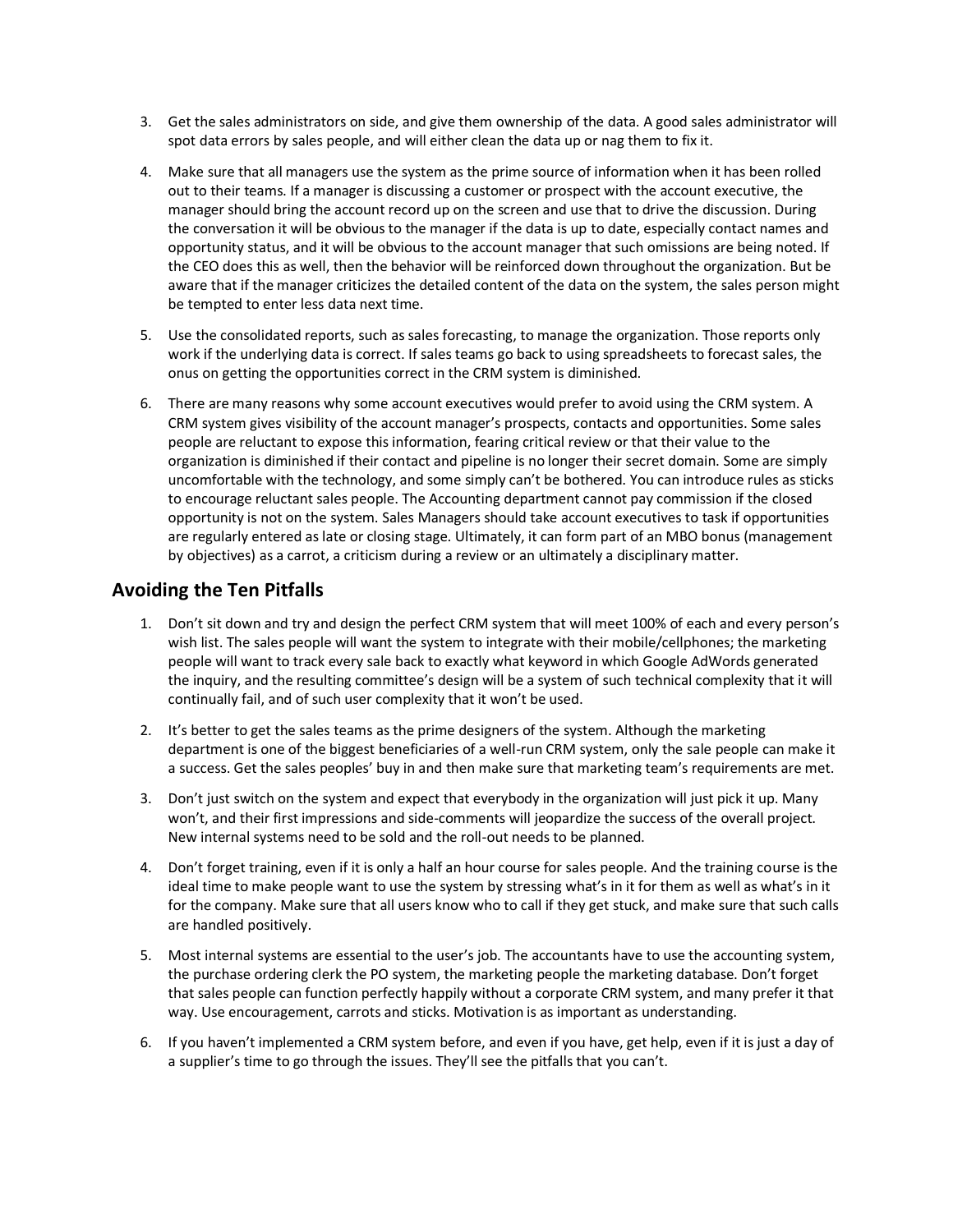- 7. Make it somebody's responsibility to own the data, and to make sure that it's correct and complete. This could be split across more than one person: the sales administrators for the sales teams and a marketing communications person for the marketing data. A good sales administrator will nag sales people to fill the source field in, make sure that dead leads get recycled back into marketing that addresses are complete and that Personal Assistant doesn't get emailed.
- 8. Keep the technology as simple as you can. The simpler the underlying technology, the less chance of something going wrong.
- 9. If the CEO and the VP Sales uses the system, and are seen to use the system, then that culture has a chance of permeating the organization. A real time dashboard showing sales this month can help win their hearts!
- 10. The right choice for you will ultimately be a compromise between price & functionality versus ease of use. That's a philosophical choice that only you and your organization can make. There's no "best practice", only bad practice.

There's a common theme in many of the guidelines above: good practice needs to come from the top. If a sales or services manager uses the system to actively manage his or her team, then adoption in that team will be successful. Only if the whole management team jointly agree that the CRM system is a key part of meeting the organization's objectives, and then use and be seen to use it themselves, will the full benefits be realized.

# **About My True Cloud's Hosted CRM / mysales Arsenal.com**

In October 2013 My True Cloud launched a Free Edition.

mysales Arsenal.com offers a Fully Secured Document Management Workflow System, with Drag and Drop Technology, online Video Conferencing, and Webinars, all with an overlay of Two-Factor Strong Authentication with Invisible Token Cloud Security. mysales Arsenal.com is also the only company that is fully Functional with Cloud Computing on a Global Level in 27 languages.

#### **Analysis:**

#### **Strengths:**

- Integrated with our other products to provide ease of use and powerful applications with the ability of single sign on and endpoint security.
- We include in our product as an Optional add on a strong 2-factor authentication, and real-time forensic audits and logs along with Invisible Token Technology.
- Offer much more Value but at half the price of other CRM vendors.
- Interface with Outlook
- Customers can host via their own Server on-premise if required
- No contract required. "*Pay As You Go*"!
- We have as an optional add-on a Full Document Management System that also provides Work Flow Collaboration with Drag and Drop Technology.